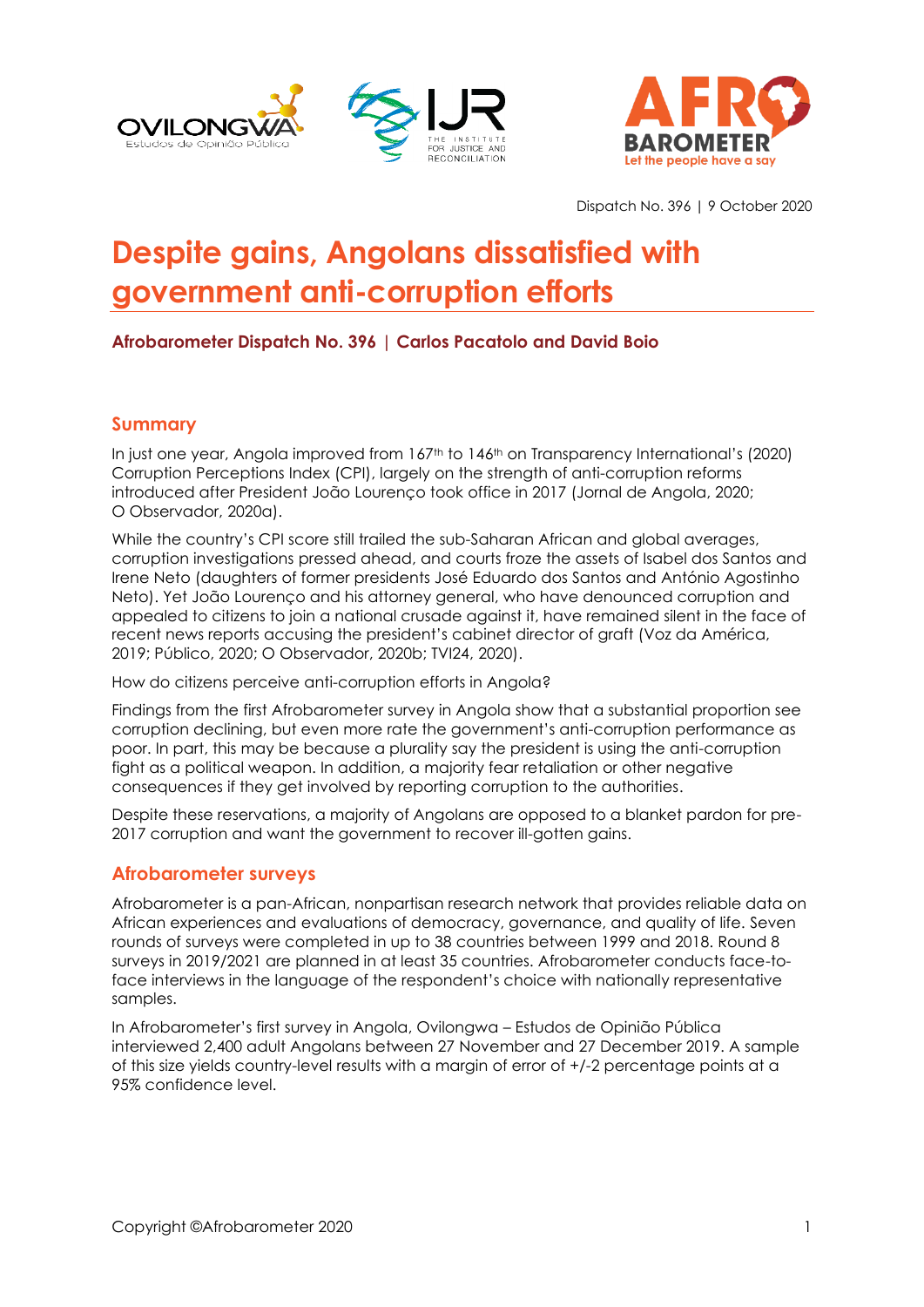

# **Key findings**

- Almost half (44%) of Angolans say the level of corruption in the country decreased during the 12 months preceding the survey, outnumbering those who say it increased (33%).
- However, a majority (54%) of Angolans say the government is doing a poor job of fighting corruption.
- And a plurality (39%) say the president is using the fight against corruption as a tool for removing political opponents within the ruling People's Movement for the Liberation of Angola (MPLA).
- More than half (55%) of Angolans believe that people who report corruption to the authorities risk retaliation or other negative consequences.
- Among Angolans who had contact with key public services during the previous year, about four out of 10 say they had to pay bribes to obtain police assistance (42%) or avoid problems with the police (42%), to get an identification document from the government (39%), or to obtain public school services (39%).
- The National Police are more widely perceived as corrupt than other key public officials. Four in 10 Angolans (39%) say "most" or "all" police officials are corrupt.
- Slightly more than half (51%) of respondents oppose the idea of pardoning all those involved in corruption before 2017, and a larger majority (58%) say the government should recover all assets stolen through corruption.

# **Corruption level and government performance in fighting corruption**

A plurality (44%) of Angolans say the level of corruption in the country decreased "somewhat" or "a lot" during the year preceding the survey, while 33% say it increased and 14% say it remained the same (Figure 1).



#### **Figure 1: Level of corruption in the country** | Angola | 2019

*Respondents were asked: In your opinion, over the past year, has the level of corruption in this country increased, decreased, or stayed the same?*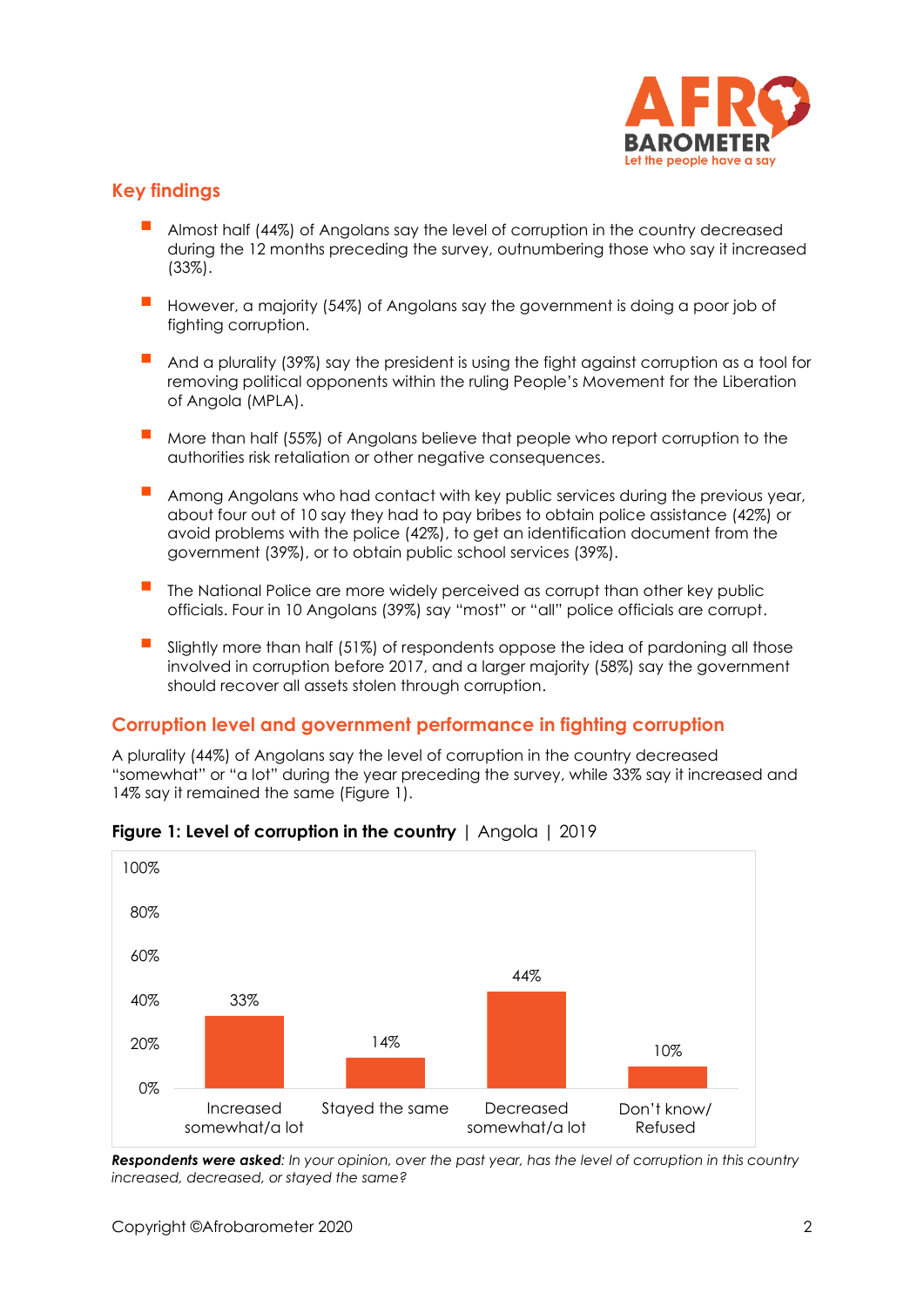

However, only one-third (32%) of Angolans rate the government's performance in the fight against corruption as "fairly" or "very" good (Figure 2), while a majority (54%) say it is doing a poor job. Urban residents and more educated respondents are more likely to offer positive assessments of the government's performance, but they are also more likely to be critical, while rural and less educated respondents are more likely to say they "don't know." The North and Center North regions are least likely to approve of the government's performance on corruption (22% each).

| Angola                       | رسود      | 14%                |     | 57.77                   |      |  |
|------------------------------|-----------|--------------------|-----|-------------------------|------|--|
| Men                          | 34%       | 11%                |     | 55%                     |      |  |
| Women                        | 30%       | 17%                |     | 54%                     |      |  |
| Urban                        | 35%       | $8\%$              |     | 57%                     |      |  |
| Rural                        | $27\%$    | 24%                |     | 49%                     |      |  |
| Post-secondary               | 40%       | $3\%$              |     | 57%                     |      |  |
| Secondary                    | 34%       | $6\%$              |     | $59\%$                  |      |  |
| Primary                      | 30%       | $17\%$             |     | 53%                     |      |  |
| No formal education          | 28%       | 24%                |     | 48%                     |      |  |
| 66 years and above           | 30%       | 20%                |     | 50%                     |      |  |
| 56-65 years                  | $37\%$    | 14%                |     | 50%                     |      |  |
| 46-55 years                  | 27%       | 16%                |     | 57%                     |      |  |
| 36-45 years                  | $36\%$    | 13%                |     | 51%                     |      |  |
| $26-35$ years                | 33%       | 14%                |     | 53%                     |      |  |
| $18-25$ years                | 31%       | 13%                |     | 56%                     |      |  |
| South Region                 | 38%       |                    | 16% | 46%                     |      |  |
| East Region                  | 35%       | 17%                |     | 49%                     |      |  |
| Center Region                | 34%       | 19%                |     | 47%                     |      |  |
| Luanda Province              | 33%       | $7\%$              |     | 60%                     |      |  |
| Center North Region          | $22\%$    | 18%                |     | $60\%$                  |      |  |
| North Region                 | 22%       | 11%                | 68% |                         |      |  |
|                              |           |                    |     |                         |      |  |
| Cabinda only                 | 35%       | 8%                 |     | 57%                     |      |  |
|                              | 20%<br>0% | 40%                | 60% | 80%                     | 100% |  |
| <b>Fairly well/Very well</b> |           | Don't know/Refused |     | Fairly badly/Very badly |      |  |

**Figure 2: Government performance in fighting corruption** | by socio-demographic group | Angola | 2019<sup>1</sup>

*Respondents were asked: How well or badly would you say the current government is handling the following matters, or haven't you heard enough to say: Fighting corruption in government?*

But many Angolans suspect the government's motives in the fight against corruption. Four out of 10 respondents (39%) "agree" or "strongly agree" that the president is using the issue as

<sup>&</sup>lt;sup>1</sup> In accordance with National Statistics Institute classifications, regions include the following provinces: North (Cabinda, Uíge, Zaire), Center North (Bengo, Cuanza Norte, Malange), Luanda, Center (Benguela, Bié, Cuanza Sul, Huambo), East (Cuando Cubango, Lunda Sul, Lunda Norte, Moxico), and South (Cunene, Huíla, Namibe). Results for Cabinda province, which are included in the North region average, are also shown separately.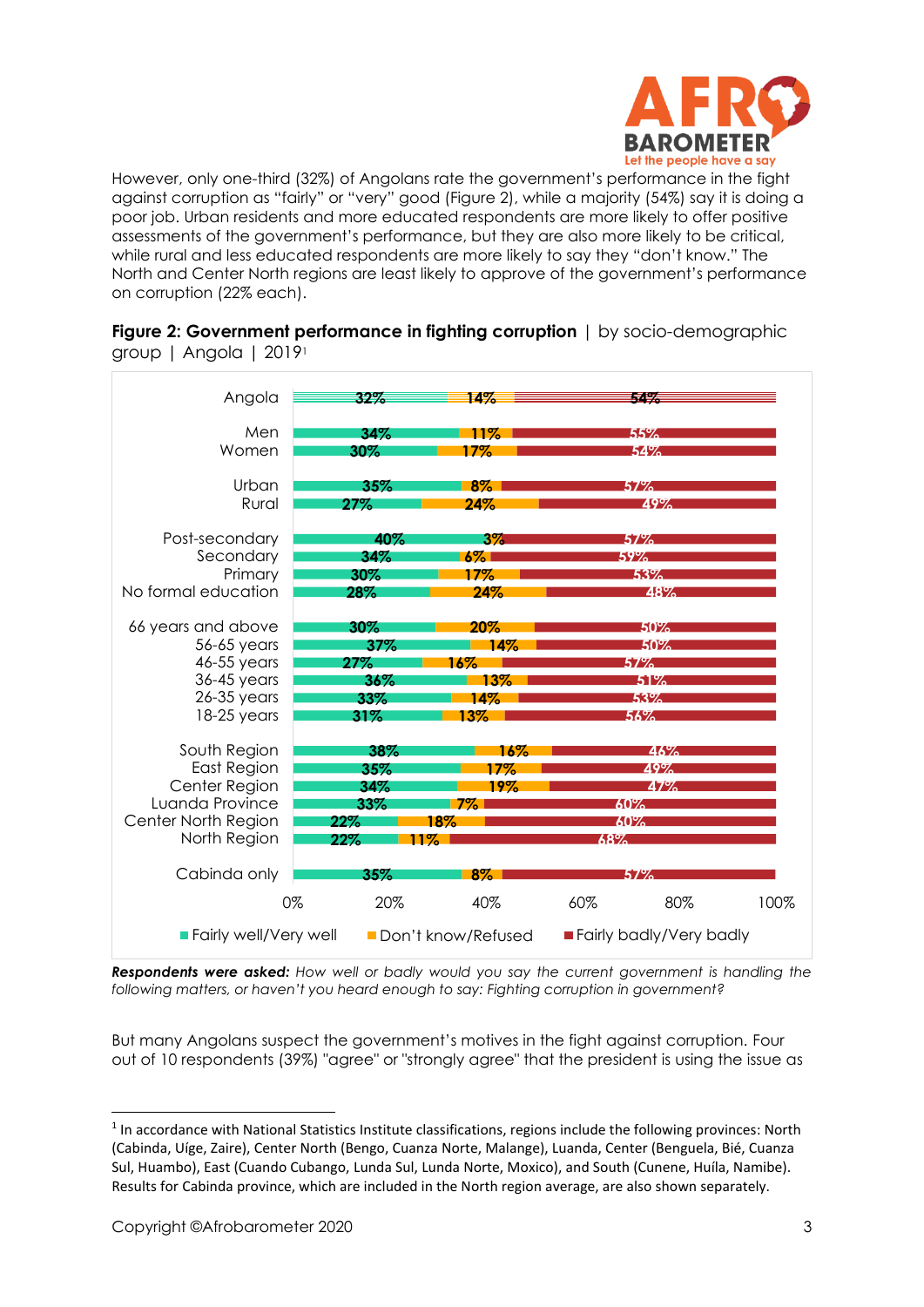

an instrument of political combat to get rid of political opponents within the ruling MPLA. About three in 10 (31%) disagree, and about the same proportion (30%) neither agree nor disagree or "don't know" (Figure 3).

Respondents with no formal education are less likely to assert that the president is using the anti-corruption as a political tool (34%), as are residents in the North (27%) and East (28%) regions.

# **Figure 3: Is the president using the fight against corruption to remove political opponents?** | by socio-demographic group | Angola | 2019



*Respondents were asked: Please tell me whether you disagree or agree with the following statement: The present fight against corruption is simply a way for the country's president to remove political opponents within the People's Movement for the Liberation of Angola (MPLA)?*

# **Experience with corruption**

More than half (55%) of Angolans say that people who report acts of corruption to the authorities are at risk of retaliation or other negative consequences. Only one-third (33%) believe that they can report corruption without fear (Figure 4).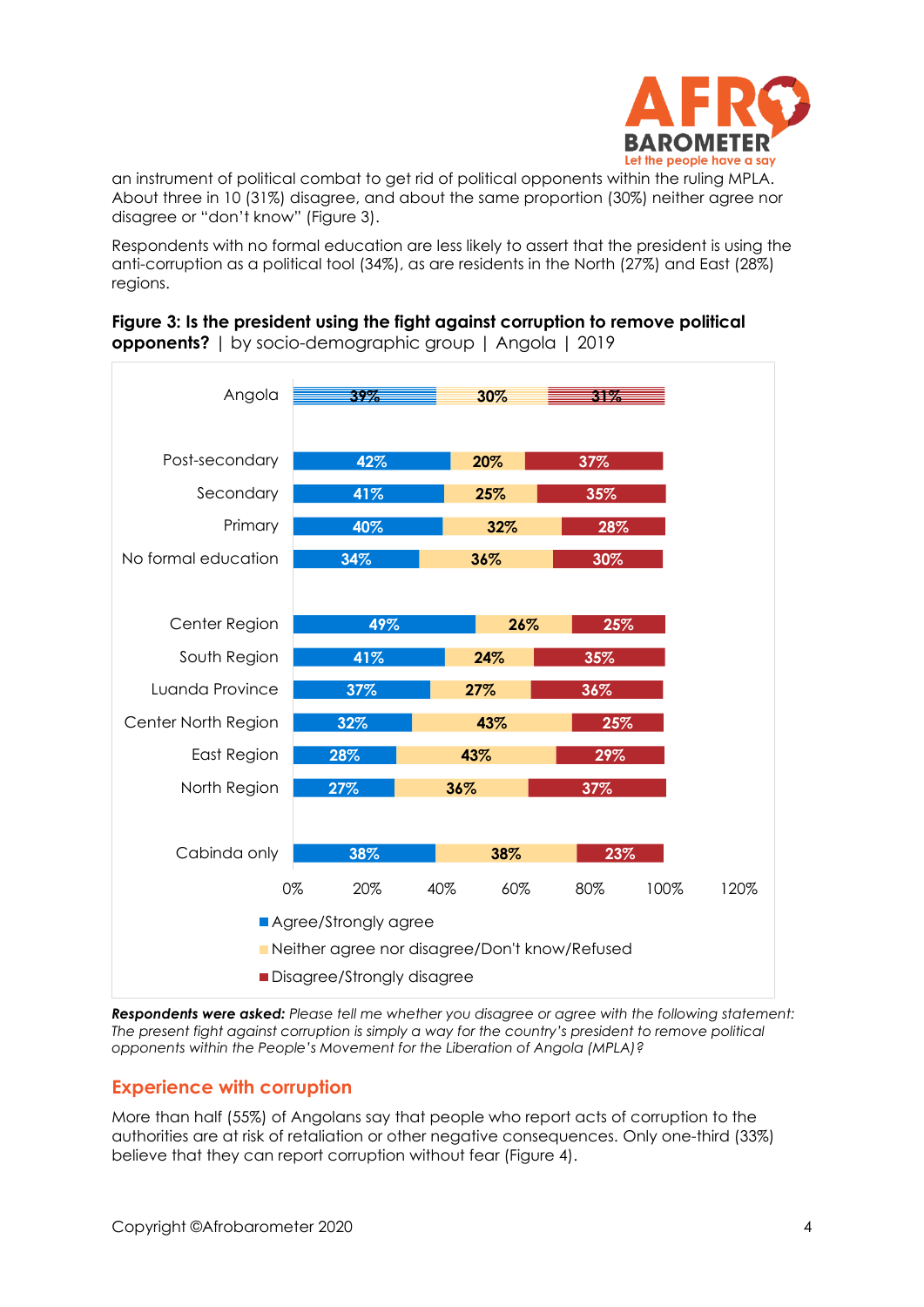

The perception of the risk of retaliation is higher among the most educated Angolans (72%), among urban respondents (60%), and among residents of Luanda Province (66%), the East Region (66%), Cabinda Province (65%), and urban areas (60%).



**Figure 4: Can people report incidents of corruption without fear?** | by sociodemographic group | Angola | 2019

*Respondents were asked: In this country, can ordinary people report incidents of corruption without fear, or do they risk retaliation or other negative consequences if they speak out?*

Reported levels of personal experience with corruption in obtaining public services are quite remarkable, as they suggest a systemic, institutionalized practice in the daily lives of Angolan citizens. Among respondents who had contact with key public services during the previous 12 months, about four out of 10 say they had to pay bribes "once or twice," "a few times," or "often" to obtain police assistance (42%) or avoid problems with the police (42%), to get a personal identification document (39%), or to obtain public school services (39%). One-third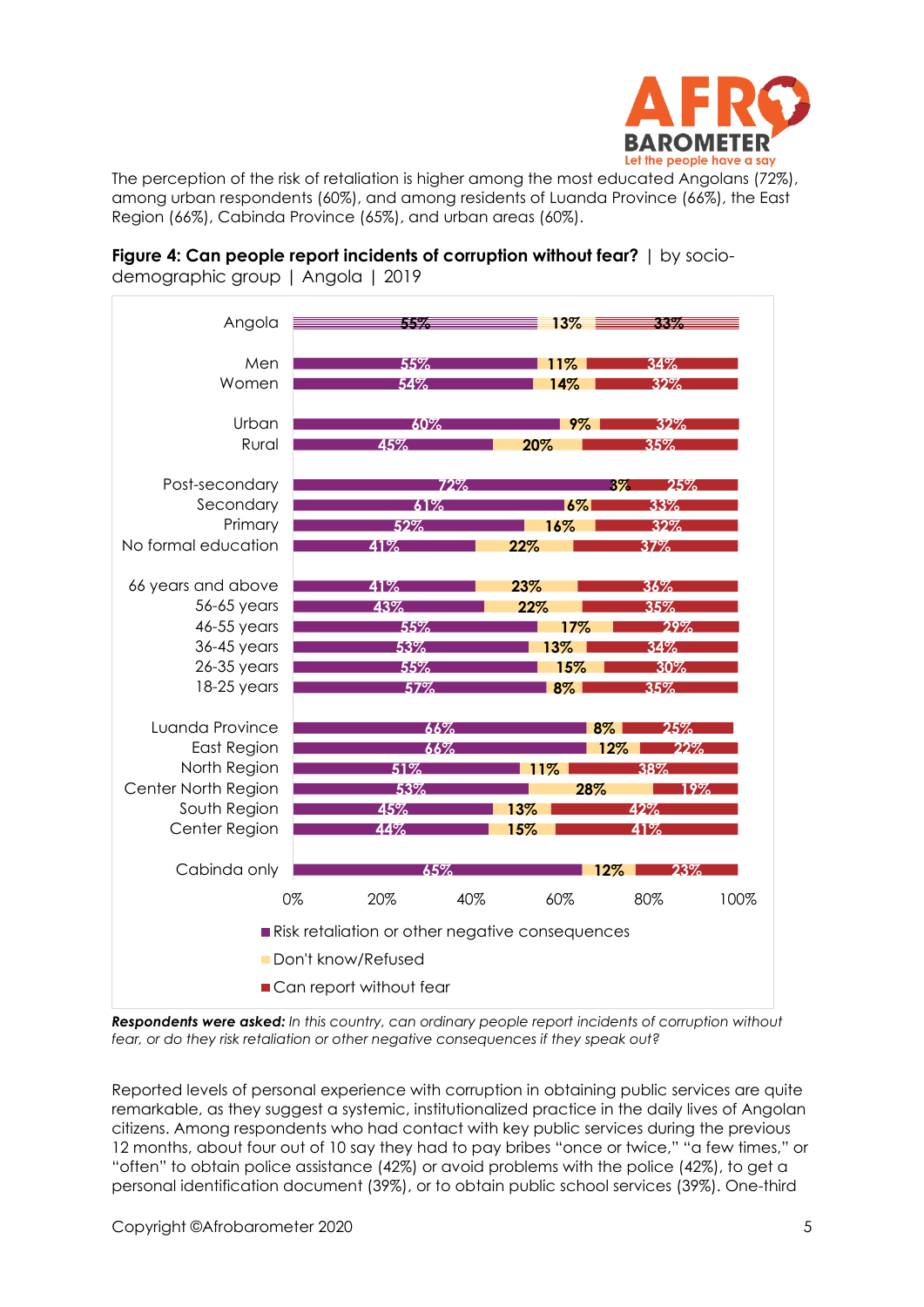

(33%) say they had to pay a bribe to get health-care services at a public clinic or hospital (Figure 5).



# **Figure 5: Paid a bribe to obtain public services** | Angola | 2019

*Respondents who had contact with key public services during the previous year were asked: And how often, if ever, did you have to pay a bribe, give a gift, or do a favor [to obtain the needed services]?*

#### **Who is corrupt?**

Among key public leaders and officials, the National Police are most widely perceived as corrupt: Four in 10 Angolans (39%) say "most" or "all" police officials are corrupt, in addition to 30% who say "some" of them are. Most other institutions fare only slightly better, including provincial government officials (33% most/all), civil servants (32%), members of the National Assembly (29%), and judges (27%). The Presidency ranks among the least corrupt among key institutions, about the same level as traditional and religious leaders (Figure 6).

#### **Figure 6: Who is involved in corruption** | Angola | 2019



*Respondents were asked*: *How many of the following people do you think are involved in corruption, or haven't you heard enough about them to say?*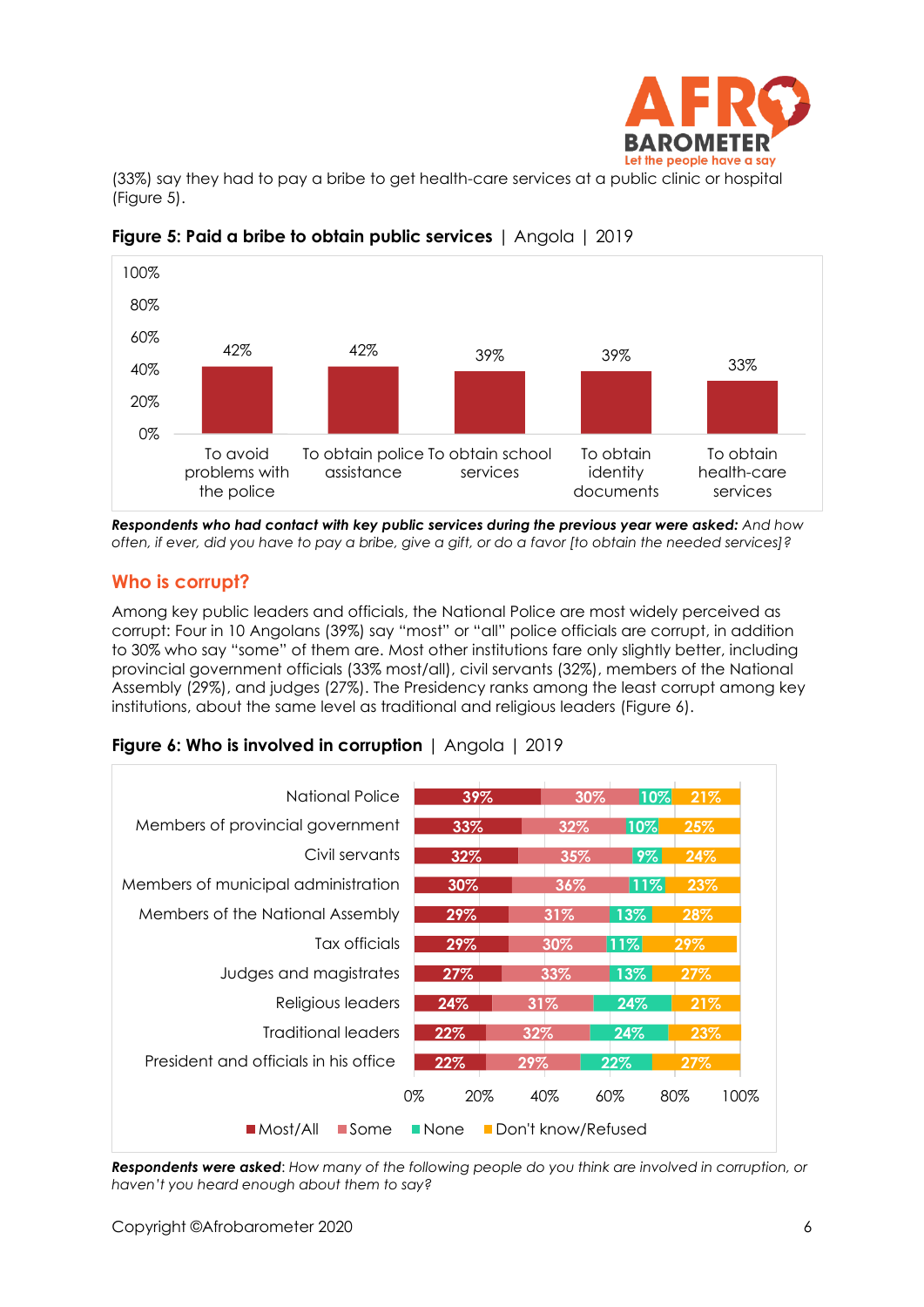

With regard to both the police and government officials, the most educated respondents and urban residents are more likely than less educated and rural citizens to say that "most" or "all" of them are corrupt (Figure 7). Men and women share similar perceptions of corruption among the police and government officials, while elderly citizens are less likely than younger respondents to see them as corrupt – perhaps because elders are less likely to be asked to pay bribes or to be in situations where bribes are demanded. Residents in the North and Center North regions are less likely than their counterparts in other regions to see the police and government officials as corrupt.



**Figure 7: Perceptions of corruption among national police and government officials** | by socio-demographic group | Angola | 2019

*Respondents were asked: How many of the following people do you think are involved in corruption, or haven't you heard enough about them to say: The National Police? Government officials? (% who say "most" or "all")*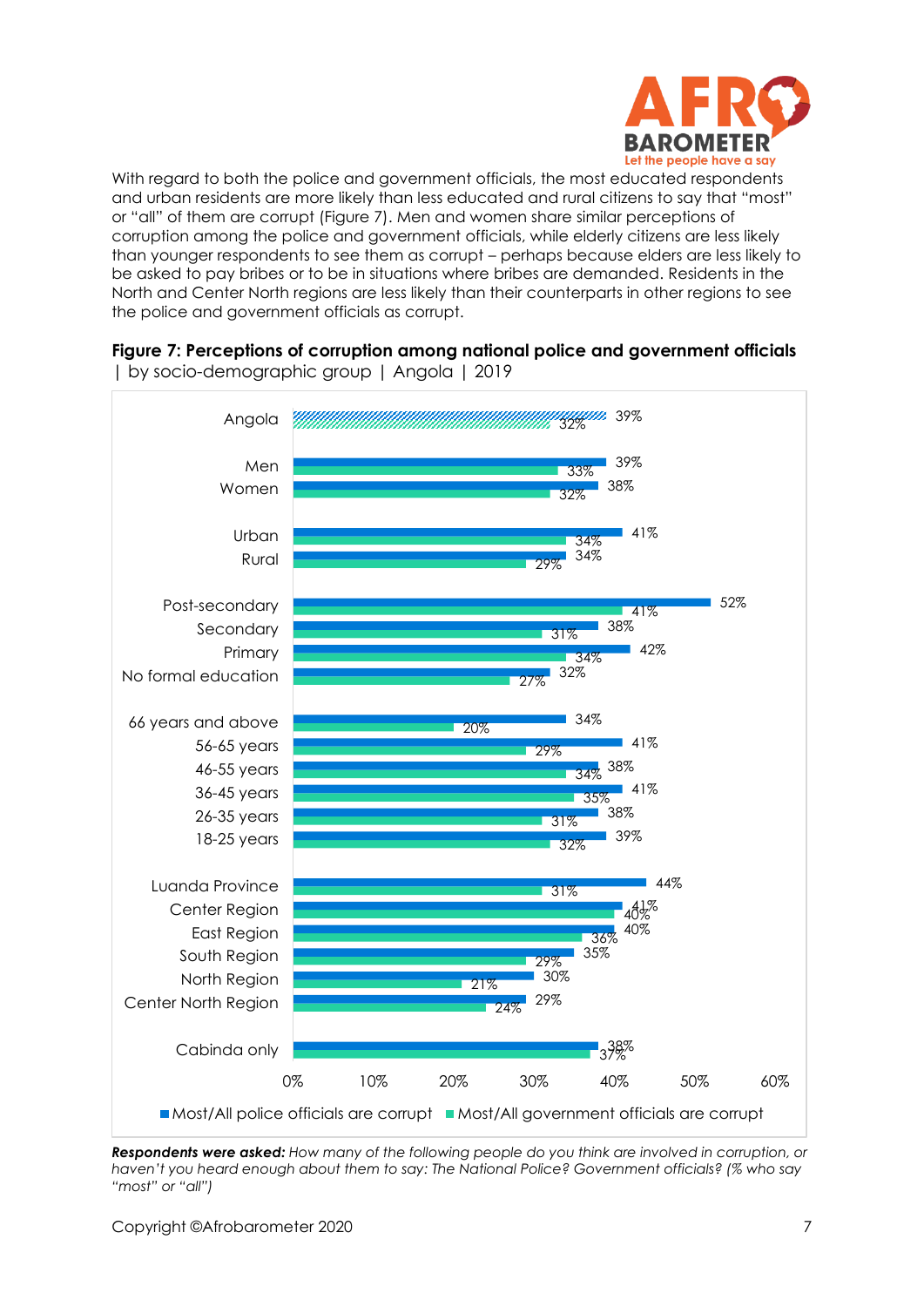

# **Options in the fight against corruption**

Angolans appear to place some hope in the future of the fight against corruption, calling on the government to work to recover stolen assets and not to pardon wrongdoers. A slim majority (51%) of respondents "disagree" or "strongly disagree" with the idea that the government should pardon all those involved in corruption prior to 2017 (i.e. under the regime of the previous president, José Eduardo dos Santos), compared to three in 10 (30%) who would support such a policy in order to ensure political stability in the country (Figure 8). Respondents with secondary (58%) or post-secondary (64%) education and urban residents (54%) are more likely to oppose pardons than are citizens who are less educated (45%) or live in rural areas (45%) (not shown).



**Figure 8: Pardon those involved in corruption before 2017?** | Angola | 2019

*Respondents were asked: Please tell me whether you disagree or agree with the following statements: To ensure political stability, the government should pardon all those involved in corruption prior to 2017?*

Similarly, a majority (58%) of Angolans "agree" or "strongly agree" that the government must recover all assets acquired through acts of corruption, while only one-fifth (22%) disagree (Figure 9). Again, more educated and urban respondents are more likely to favor recovering such assets than are less educated and rural citizens. More than two-thirds of respondents agree in Luanda Province (71%), East Region (67%), and Center North Region (67%), as well as in Cabinda (78%).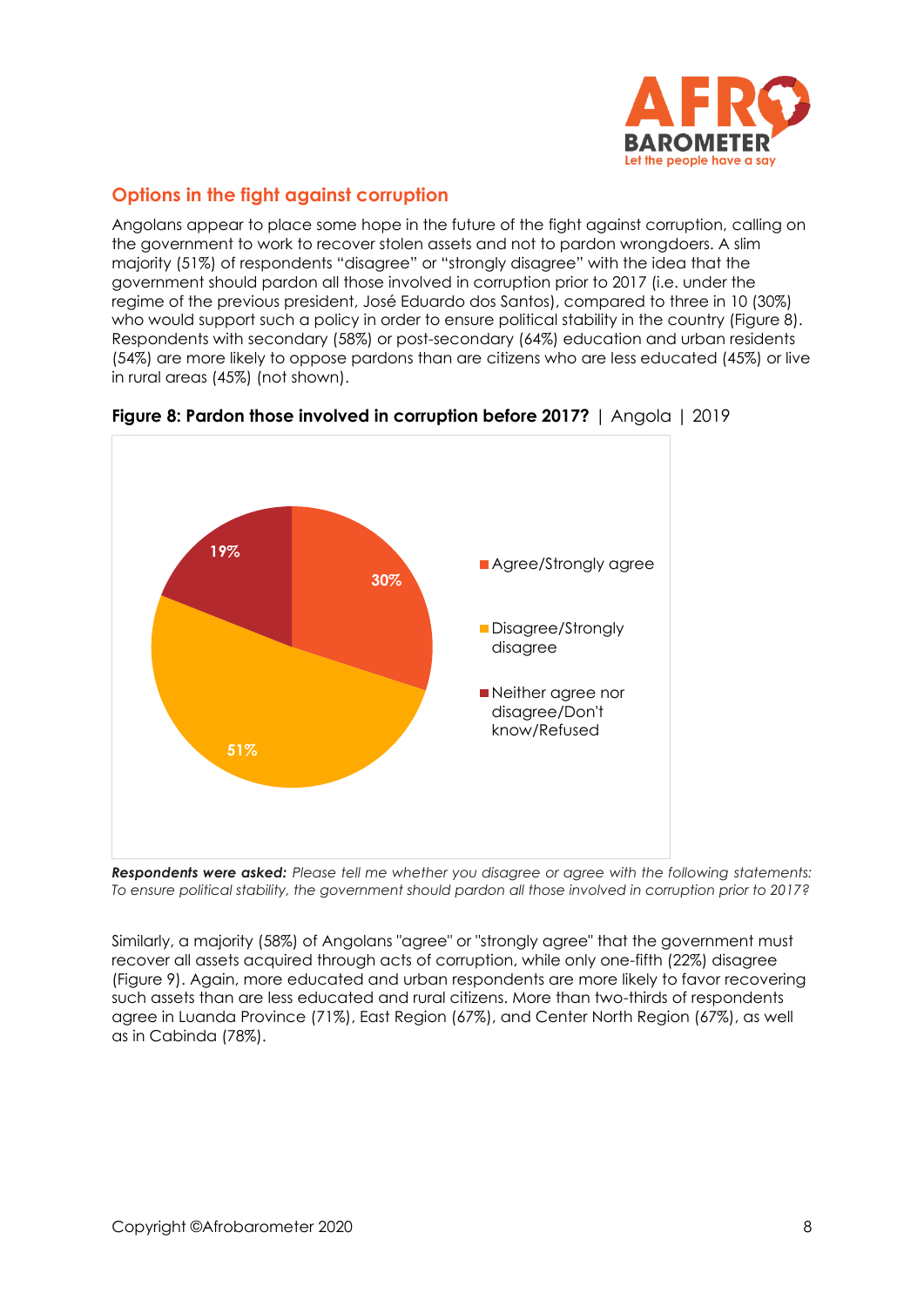





*Respondents were asked: Please tell me whether you disagree or agree with the following statement: The government should recover all assets acquired by citizens through corrupt means?*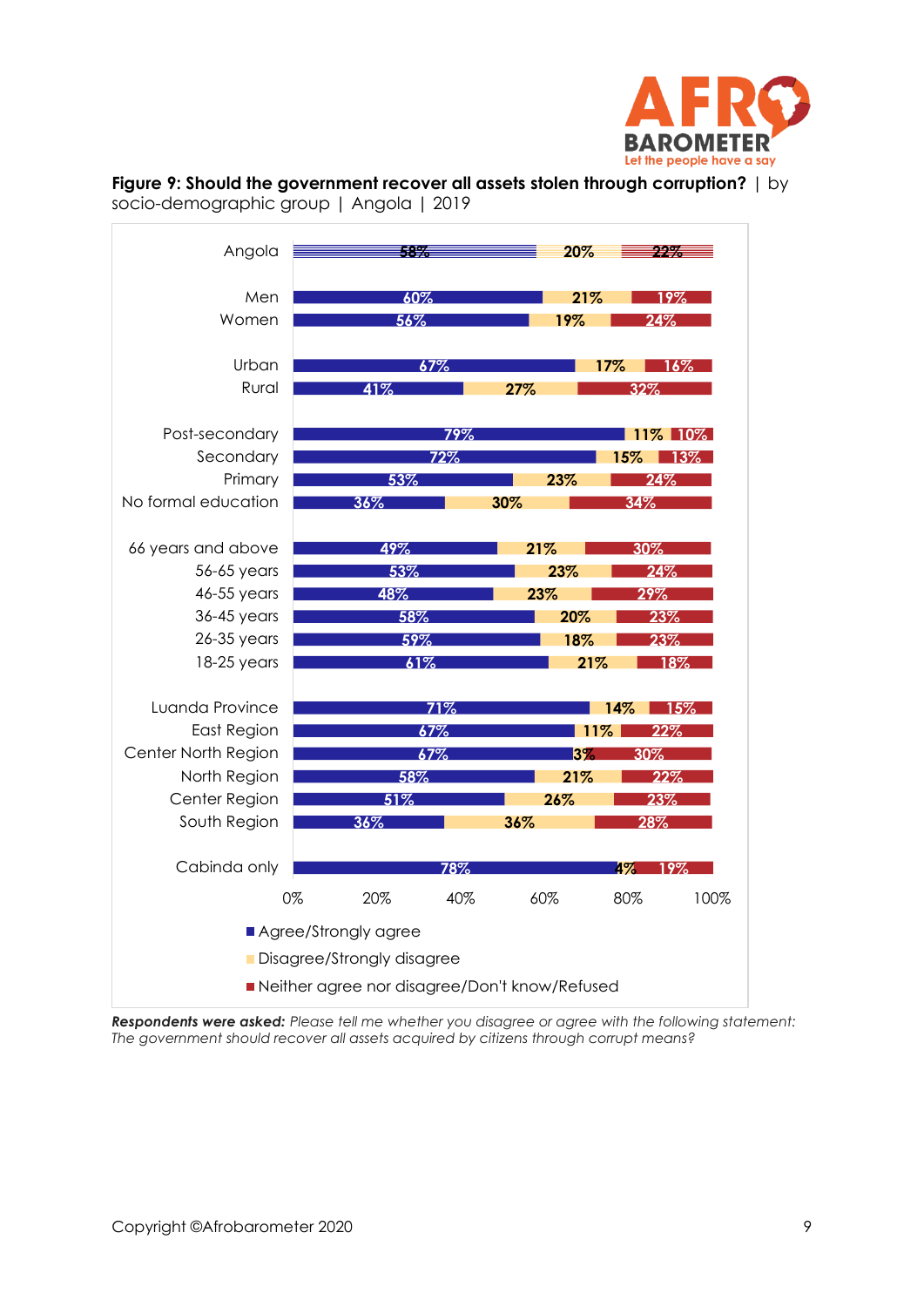

# **Conclusion**

Angola recorded a remarkable improvement in its Transparency International ranking but still remains worse than average in perceived corruption. Afrobarometer data suggest that this perception is shared by Angolans themselves. Many citizens feel that the government is not doing enough to fight corruption, that the president is using the anti-corruption fight as an instrument of political combat within the ruling MPLA, and that the state is unable or unwilling to protect whistleblowers.

But they clearly place some hope in the country's judicial bodies, which they want to punish the corrupt and recover assets acquired through corruption.

For policy makers and civil society, these findings also point to a need for strategies to increase citizens' feeling of personal safety if they get involved in the anti-corruption campaign.

> Do your own analysis of Afrobarometer data – on any question, for any country and survey round. It's easy and free at www.afrobarometer.org/online-data-analysis.